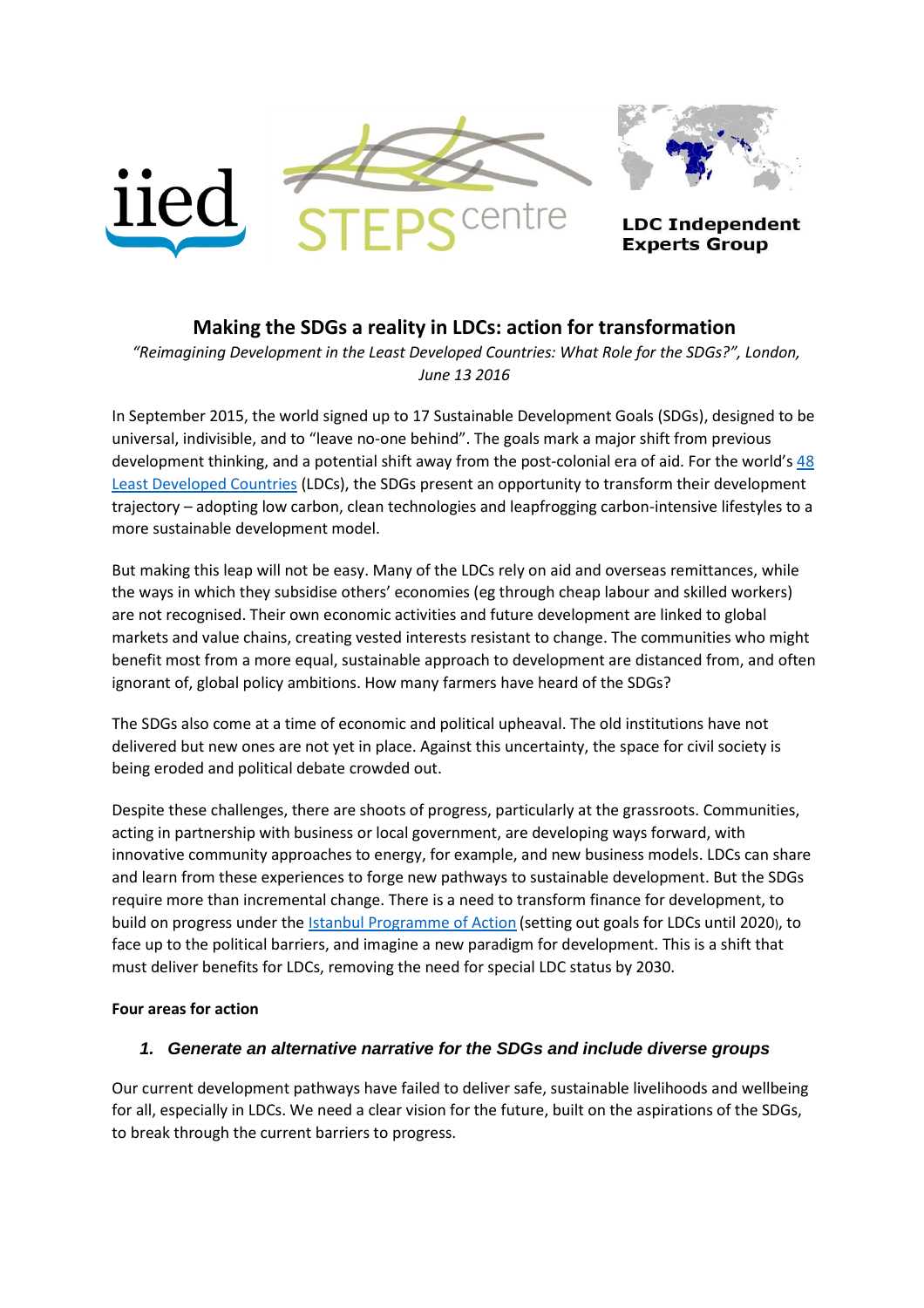Delivering on this vision requires a broad coalition – it is not just the task of LDC governments, although they have an important role to play. Local governments, business, and civil society must all be included and encouraged to contribute. Alliances will play a key role, allowing information sharing and learning, locally, nationally and globally.

These groups need to hold states, and other powerful interests to account, and to advocate for sustainable development, using legal mechanisms and soft law. They need to shape policies, direct investments, and to challenge business as usual.

## *2. Rethink expertise: integrate and connect development thinking and practice*

We need to rethink our understanding of expertise and open up development thinking and practice. This means breaking down the silos built around specialist knowledge. In cities, for example, there is no point in having separate, competing goals for environment, health, jobs, gender equality… they have to be thought about together. Rapid urbanisation is a reality in LDCs and local governments need to develop an inclusive approach, where wellbeing for everyone is the goal.

Local people have much to contribute. Slum dwellers, rural migrants and others in the informal economy are often left out of consultations, hidden from official view. Their perspectives are vital, and should not be ignored. "Informality" can provide solutions which should not be blocked by regulations, or classed as illegal activities. Allowing decentralised, inclusive and participatory planning processes will lead to new kinds of knowledge, which can be shared and learnt from. The LDCs have rich seams of indigenous knowledge and grassroots' innovation, which can help transform our understanding of what development means. We need "a toad's eye view" of activities at the grassroots, as well as an eagle's eye perspective.

## *3. New directions for science, technology, and infrastructure investment*

Science and technology offer great potential for transforming development, and the 2030 Agenda launches a 'Technology Facilitation Mechanism' as a route for 'technology transfer'. But the traditional approach to technology transfer has not benefited LDCs, and reliance on existing technologies risks locking countries into unsustainable development models.

LDCs can move beyond the old models by 'leapfrogging' fossil fuel dependent industries and infrastructures. Local level initiatives are already embracing off-grid solar and mobile technologies, creating new opportunities for business, cleaner energy for cooking, lighting and irrigation, and valuable market and weather information for farmers. LDC governments risk missing these opportunities if they do not look to the community level. And donor governments and aid agencies need to consider the structural barriers to technology access, including trade and intellectual property regulations.

Investment in technologies that support new approaches is needed, and must be combined with innovative systems, finance, and business models. Engagement with the SDG Technology Facilitation Mechanism through the Multi-Stakeholder Forum on Science Technology and Innovation (STI), and the UN Task Team on STI could be useful here. But the software – the knowledge about effective practices on the ground – is as important as the hardware and ways must be found to share access to this knowledge as well.

## *4. Monitoring, learning and accountability*